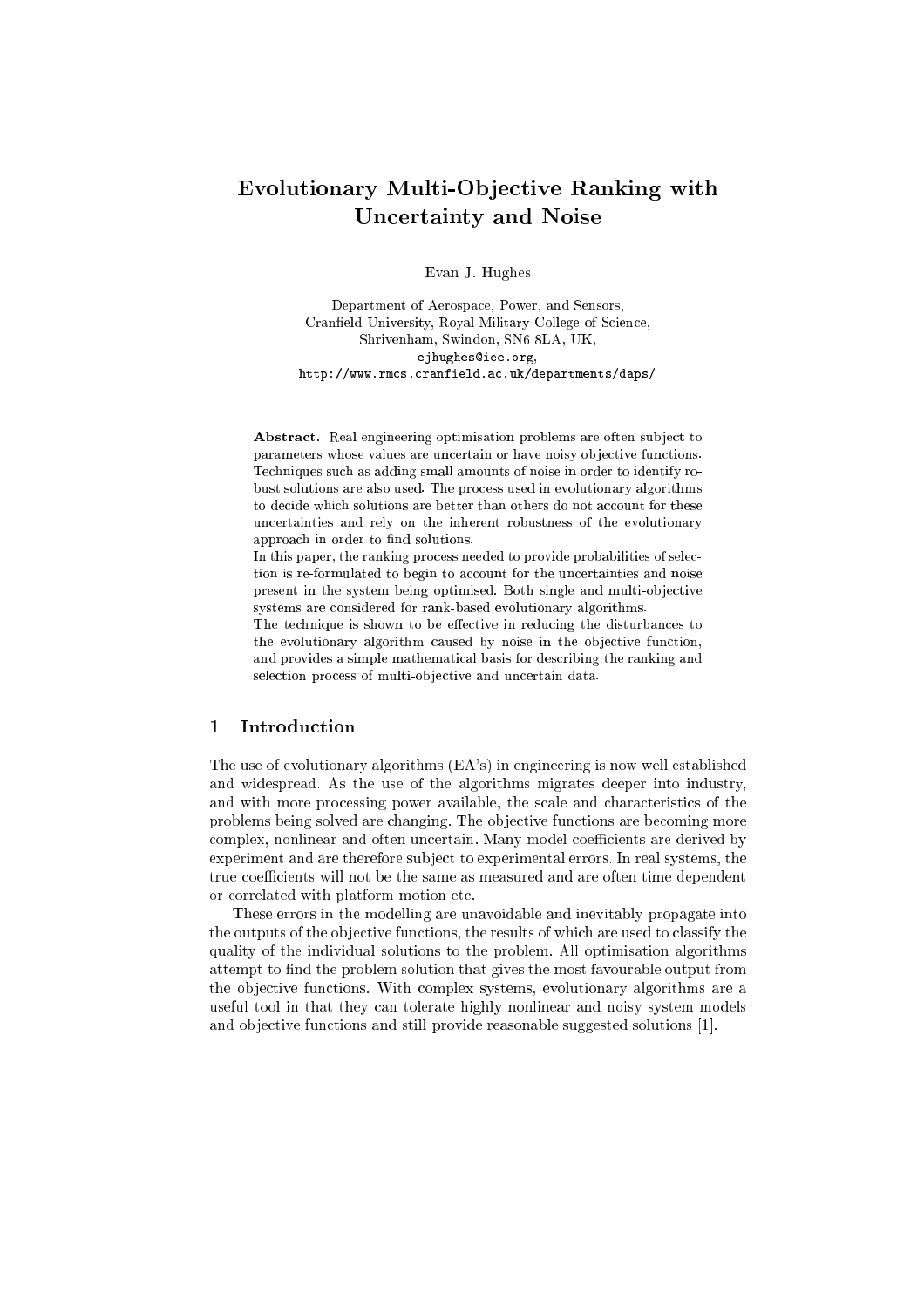This robustness to errors has also been exploited by articially adding noise to the ob jectives in an attempt to identify solutions that are robust to noise and uncertainty in the real system  $[2-4]$ . Noise is also often present when trying to optimise hardware systems such as in robotics. Noise or uncertainty in the ob jectives tend to slow evolution and reduce solution quality.

Attempts to reduce noise by repeating ob jective calculations and then averaging or combining results have been tried [5], but often with many realistic problems, the time to re-evaluate is prohibitive and often the number of samples used to average must be very small and therefore sub ject to considerable error. Most evolutionary algorithms to date have accepted these problems as the robustness of the algorithms allows small errors to be tolerated.

Therefore we may form two categories of problem:

- 1. Noisy: Two successive evaluations of the same chromosome information return two different sets of objectives.
- 2. Uncertain: Two successive evaluations of the same chromosome return the same objective values, but when comparing two different chromosomes, errors in the modelling and model coefficients may cause the objective values returned to classify the wrong solution as being superior.

This paper takes a fresh look at the problems of uncertain and noisy systems, both with single and multiple objectives, in order to provide a selection process that is aware of the uncertainties and noise. The techniques discussed form a small step towards creating algorithms that can address the problems associated with the different categories of noisy or uncertain problems.

# 2 Problem Definition

As most engineering problems have multiple objectives that must be satisfied, the work concentrates on multi-ob jective evolutionary algorithms (MOEA). Carlos Coello Coello maintains an excellent database of publications relating to multi-ob jective optimisation [6]. Many of the publications tackling engineering problems (e.g. [7]) use techniques such as MOGA [8] and NSGA [9]. These methods use ranking techniques to address the problems of non-domination, then use sharing to spread the solutions across the objective surface. The use of ranking is widespread in EA's to prevent good solutions taking over the population in the early generations of the algorithm. Van Veldhuizen and Lamont [10] have studied the benets / disadvantages of a number of techniques, including MOGA and NSGA, and begun to define techniques for assessing MOEA performance. These have been developed in the context of noise-free and certain problems and similar work is needed to address noisy and uncertain problems but is beyond the scope of this paper.

In all evolutionary algorithms, the key medium to evolution is being able to take two potential solutions to a problem, test them in the problem domain against some performance criteria, then given some values relating to the performance of each, decide which solution is better than the other. With noisy or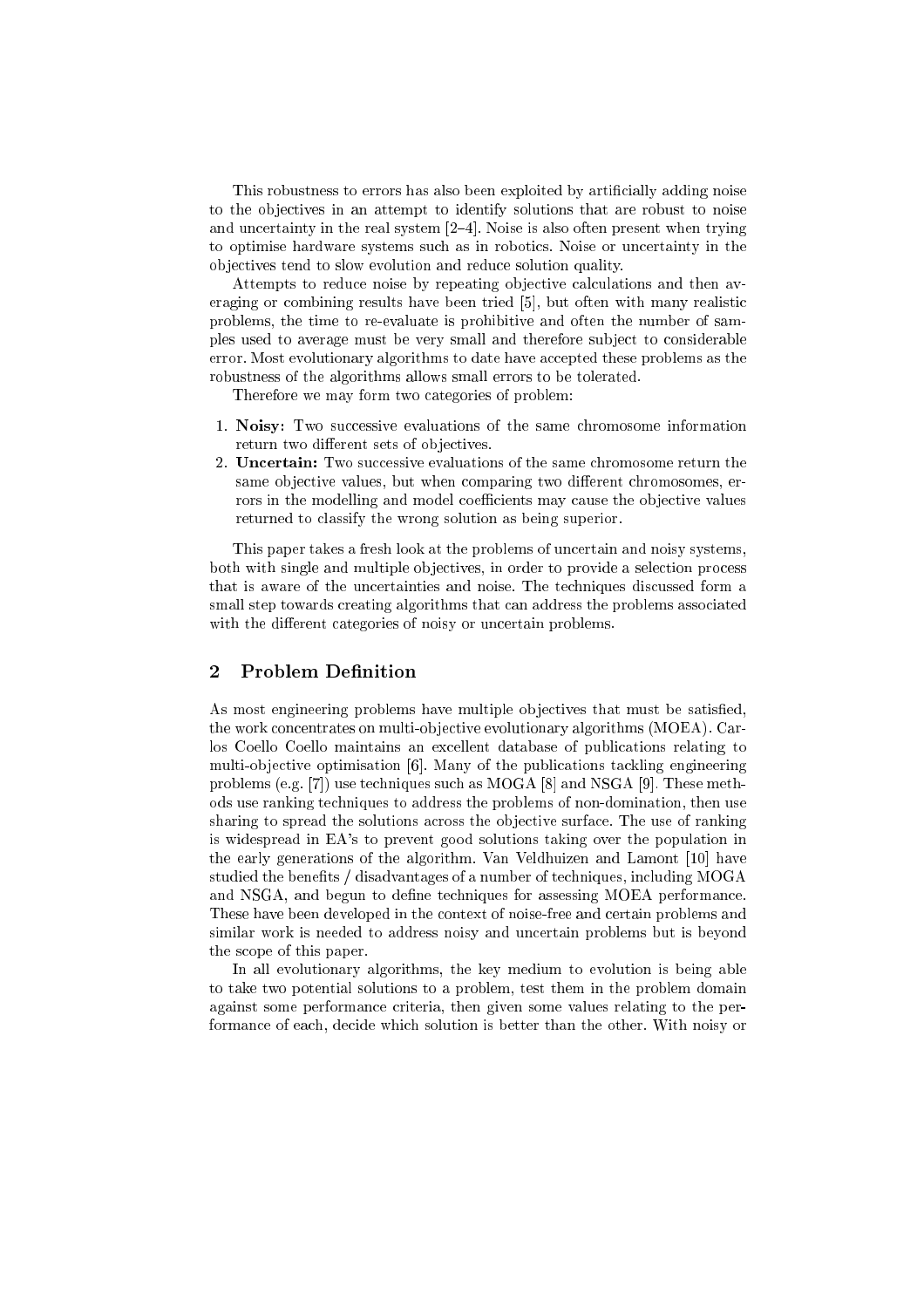uncertain problems, we find that given the results of the performance criteria, unless they are very different, we cannot say for certain which solution is better. Thus we must now refer to the probability that one solution is better than the other. This paper aims to review the process needed in order rank a set of objective results, given that we can no longer make a crisp decision about solution superiority.

### 3 Comparing Two Uncertain Fitness Measurements

#### 3.1 Introduction

In a noise free situation, if we have two fitness values,  $A$  and  $B$ , and are trying to minimise, the lower value is always superior. However, if we know the fitness values are subject to noise, even if the measured fitness A is less than the measured fitness  $B$ , the expected value of the distribution from which  $A$  is drawn may be greater than the expected value of the distribution from which B is drawn. Therefore we would make the wrong decision. In the presence of noise, if we choose the simple case of *take the best measured objective*, we need to quantify the probability that we have made the wrong decision.

# 3.2 Analysis of Distributions With Unknown Expected Values

If we have a pair of samples from distributions with known characteristics and spread, but unknown expected values, we need to be able to calculate the probability that although sample  $A$  is less than sample  $B$  say, the expected value of distribution  $B$  is less than the expected value of distribution  $A$ . This will give us a probability of making the wrong decision. Figure 1 shows a scenario with two Gaussian distributions.

Here A and B are the measurements that were observed, and  $\mu$  is an arbitrary point. The observed value A was less than B and is therefore superior. If the expected value of A was actually at point  $\mu$ , the expected value of B would have to be in any position to the left of  $\mu$  for us to make the wrong decision. We can calculate the probability of the distributions being in this location as the probability of value A occurring, given  $\mu_a$ , multiplied by the probability that  $\mu_b$ is less than  $\mu_a$ , shown as the shaded region on Fig. 1. This may be described mathematically as

$$
P(\text{wrong decision}) = \int_{-\infty}^{\infty} \text{pdf}_A(A - \mu) \cdot \text{cdf}_B((X - \mu) > (B - \mu))d\mu \tag{1}
$$

With Gaussian distributions, we may write this as

$$
P(\text{wrong}) = \int_{-\infty}^{\infty} \left( \frac{1}{\sigma_a \sqrt{2\pi}} e^{-\frac{(A-\mu)^2}{2\sigma_a^2}} \int_{(B-\mu)}^{\infty} \frac{1}{\sigma_b \sqrt{2\pi}} e^{-\frac{y^2}{2\sigma_b^2}} dy \right) dx \quad . \tag{2}
$$

Equation 3 has the limits on the inner integration adjusted, as the Gaussian distribution is symmetrical pdf(a) = pdf(-a) and cdf(a,  $\infty$ ) = cdf(- $\infty$ , -a). The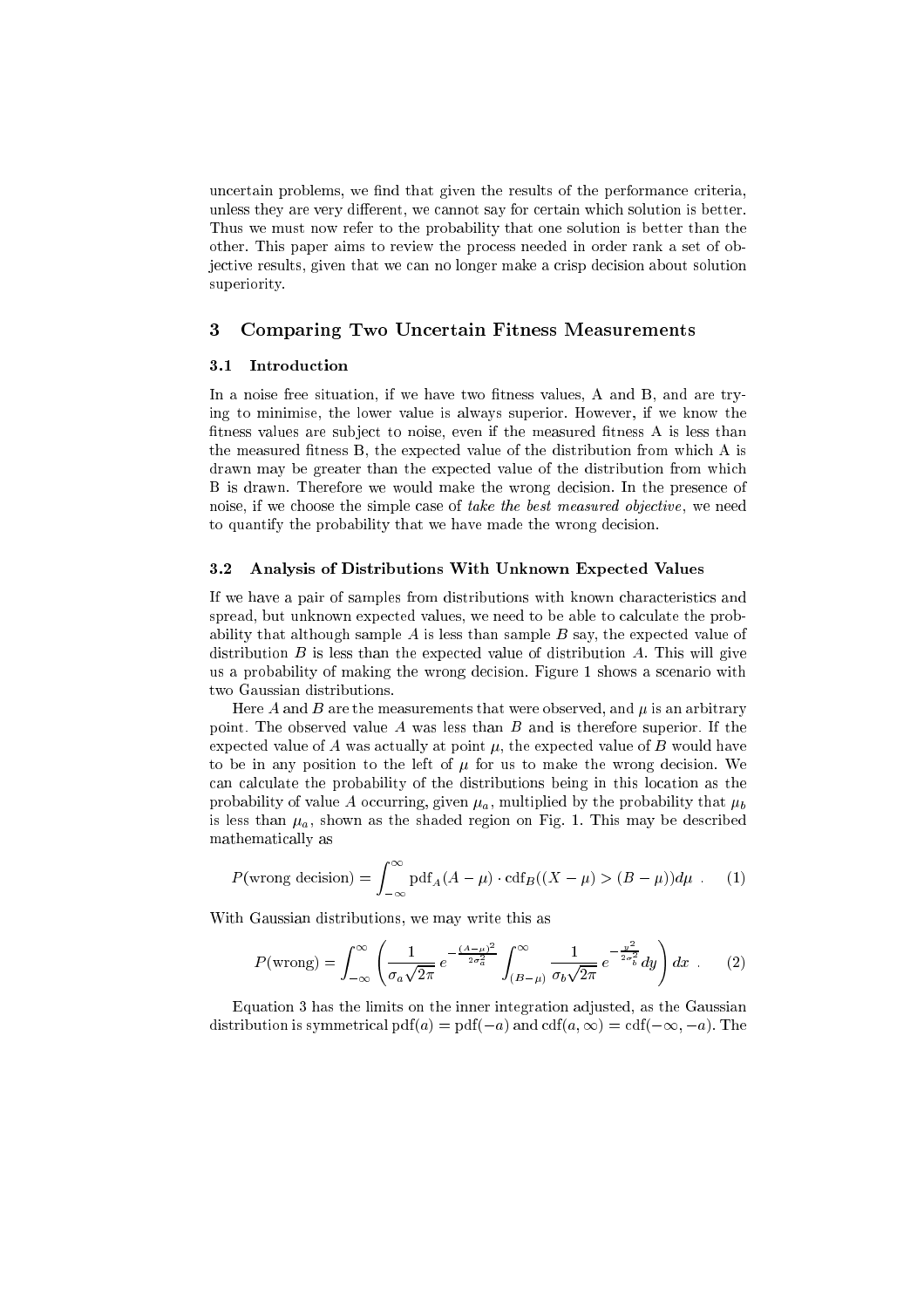

Fig. 1. Choice between two noisy values

axis is shifted to make sample point  $B = 0$  then distribution B is normalised, modifying distribution A accordingly. Equation 4 has been simplified with the replacements  $m = \frac{(A-B)}{\sigma_b}$  and  $s = \sigma_a/\sigma_b$ .

$$
P(\text{wrong}) = \int_{-\infty}^{\infty} \left( \frac{\sigma_b}{\sigma_a \sqrt{2\pi}} e^{-\frac{(\mu - \frac{A-B}{\sigma_b})^2 \sigma_b^2}{2\sigma_a^2}} \int_{-\infty}^{\mu} \frac{1}{\sqrt{2\pi}} e^{-\frac{y^2}{2}} dy \right) d\mu \qquad (3)
$$

$$
P(\text{wrong}) = \int_{-\infty}^{\infty} \left( \frac{1}{s\sqrt{2\pi}} e^{-\frac{(\mu - m)^2}{2s^2}} \int_{-\infty}^{\mu} \frac{1}{\sqrt{2\pi}} e^{-\frac{y^2}{2}} dy \right) d\mu \tag{4}
$$

We may now use the error function

$$
\operatorname{erf}(x) = \frac{2}{\sqrt{\pi}} \int_0^x e^{t^2} dt \tag{5}
$$

to give

$$
P(\text{wrong}) = \int_{-\infty}^{\infty} \left( \frac{1}{s\sqrt{2\pi}} e^{-\frac{(x-m)^2}{2s^2}} \frac{1 + \text{erf}\left(\frac{x}{\sqrt{2}}\right)}{2} \right) dx
$$

$$
= \frac{1}{2} + \frac{1}{2s\sqrt{2\pi}} \int_{-\infty}^{\infty} e^{-\frac{(x-m)^2}{2s^2}} \text{erf}\left(\frac{x}{\sqrt{2}}\right) dx \tag{6}
$$

Unfortunately  $(6)$  is difficult to integrate directly. An alternative approach is to recognise that the difference between two Gaussian distributions is also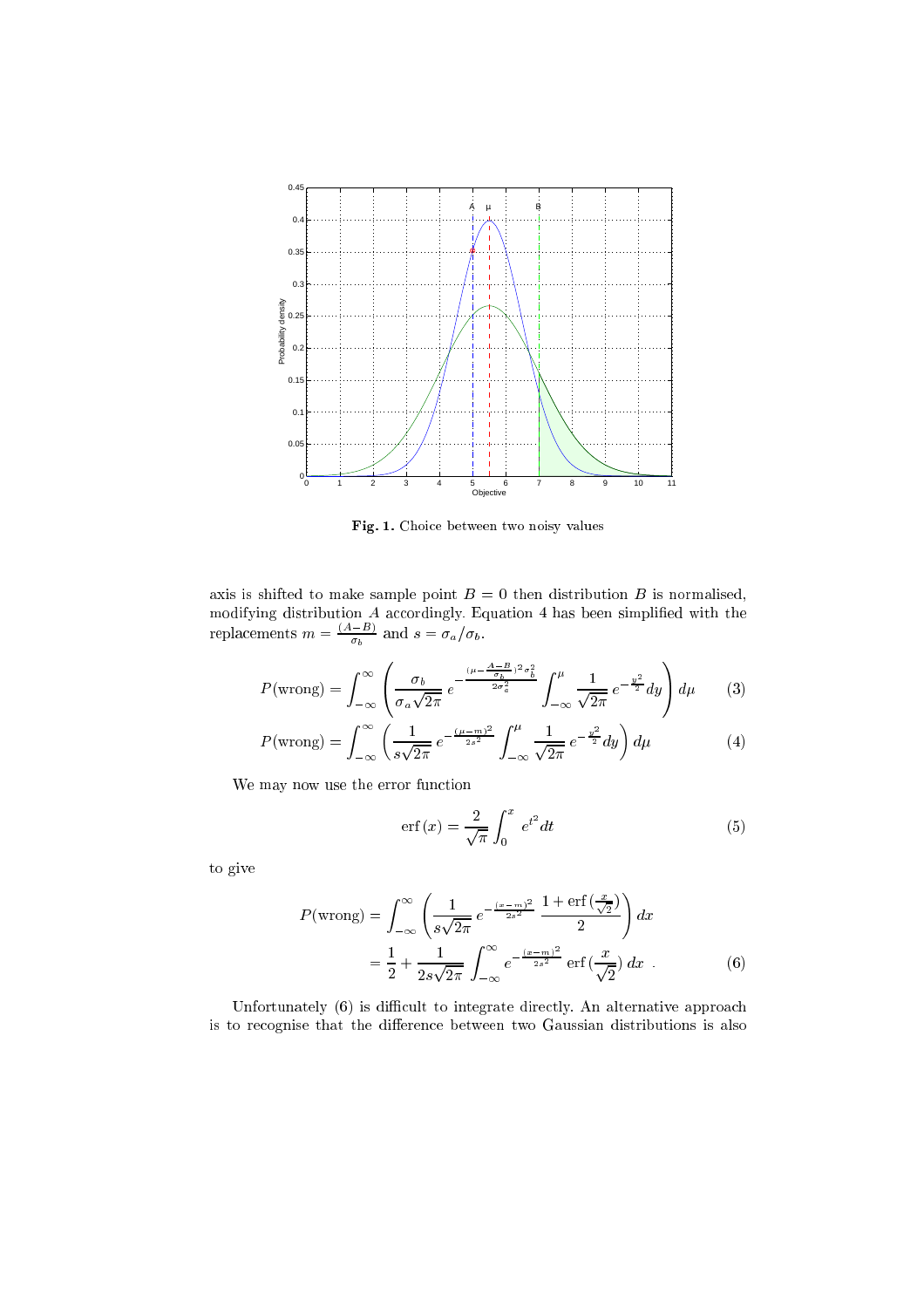Gaussian but with an expected value that is the difference between the expected values of the two distributions and a variance which is a sum of the two variances (Cramer's Theorem), i.e.,

$$
N(\mu_a, \sigma_a^2) - N(\mu_b, \sigma_b^2) = N(\mu_a - \mu_b, \sigma_a^2 + \sigma_b^2)
$$
\n(7)

If  $A$  dominates  $B$  in a minimisation sense, then the area under the resulting curve from zero to infinity will give the probability that the decision that  $A$ dominates  $B$  is wrong. If we normalise  $B$  to give

$$
N(\frac{\mu_a - \mu_b}{\sigma_b}, \frac{\sigma_a^2}{\sigma_b^2}) - N(0, 1) = N(\frac{\mu_a - \mu_b}{\sigma_b}, \frac{\sigma_a^2}{\sigma_b^2} + 1)
$$
 (8)

$$
= N(m, s^2 + 1) \tag{9}
$$

then the probability of being wrong is

$$
P(\text{wrong}) = \frac{1}{\sqrt{2\pi (s^2 + 1)}} \int_0^\infty e^{-\frac{(x - m)^2}{2(s^2 + 1)}} dx \tag{10}
$$

$$
= \frac{1}{2} + \frac{1}{2} \operatorname{erf}\left(\frac{m}{\sqrt{(2+2s^2)}}\right) \tag{11}
$$

Equation 11 can be shown to be equal to (6) by numerical integration.

### 3.3 Numerical Approximation of Probability

If we cannot afford to do multiple evaluations for each chromosome (often the case), we can choose a random chromosome before running the EA and perform multiple evaluations to estimate the noise standard deviation (and possibly noise distribution). This estimate may be used subsequently for all the comparisons of individual samples using the equations in section 3.2. If the noise statistics are known to be nonlinear, it may be advantageous to either re-estimate the statistics every few generations from an average chromosome, or even from the current population. When the same standard deviation is used for comparing two objective values,  $\sigma_a = \sigma_b$  therefore  $s = 1$ . Thus the probability is only determined by the value of m.

As the case of  $s = 1$  is likely to be the most commonly used, we can tailor the equations specifically. The equations are calculated as the probability of being wrong in minimisation, this is the same as the probability of acceptance in maximisation. Thus the probability of sample  $A$  dominating sample  $B$  in maximisation  $(P(A > B))$  is

$$
P(A > B) = \frac{1}{2} + \frac{1}{2} \operatorname{erf} \left( \frac{m}{2} \right)
$$
  
=  $\frac{1}{2} + \frac{1}{2} \operatorname{erf} \left( \frac{A - B}{2\sigma} \right)$ , (12)

therefore if  $A = 0$ ,  $B = 5$  and  $\sigma = 1$ ,  $P(A > B) = 0$  as expected.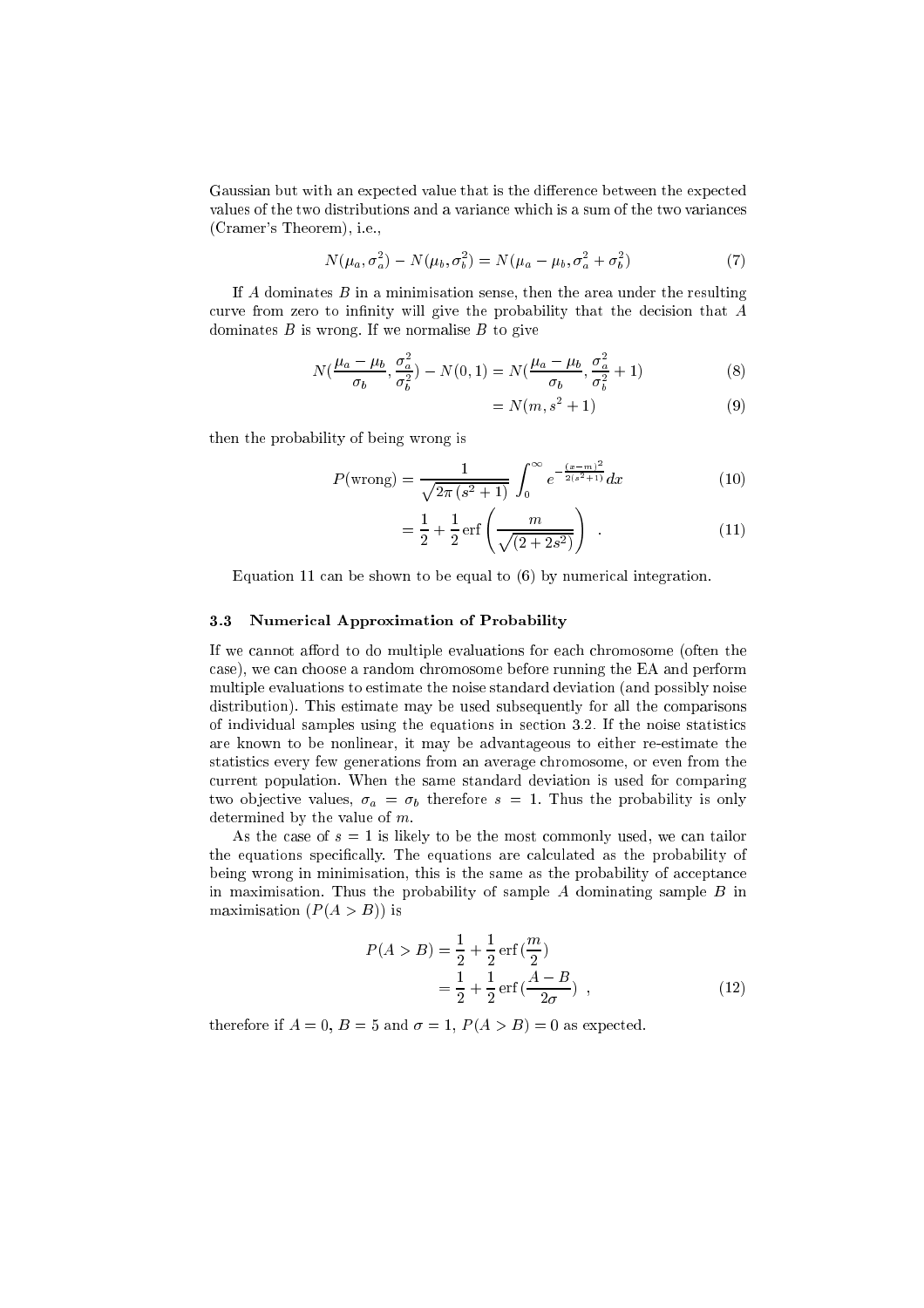Unfortunately, the error function erf  $(x)$  is not easy to calculate quickly. It can be approximated using Chebyshev fitting  $[11, Section 6.2]$  but even this is not very quick. Recognising that (11) is sigmoidal in shape, other standard sigmoidal curves have been fitted to give a good approximation to the curve, but allow the probability to be calculated quickly. Figure 2 shows the curve approximation and (13)  $\&$  (14) show the equations. The results of the two different approximations are so similar to each other, they appear as a single line on the graph.

$$
P(A > B) \approx \frac{1}{2} \left( 1 + \tanh \frac{m}{0.8\sqrt{2 + 2s^2}} \right)
$$
 (13)

$$
P(A > B) \approx \frac{1}{1 + e^{-\frac{2.5 m}{\sqrt{2 + 2s^2}}}}
$$
(14)



Fig. 2. Approximation of  $P(A > B)$  against m, dashed curve is (11)

The small errors in the approximation can be tolerated as a tradeoff for the speed gain. Further improvements in calculation speed may be obtained for certain problems by utilising the decomposition of  $tanh(A + B)$ . This is detailed in [12].

# 3.4 Multi-Objective Fitness Functions

With multiple objectives, we no longer have only two possible outcomes from comparing two objectives  $A$  and  $B$ . We now have the possibility of the two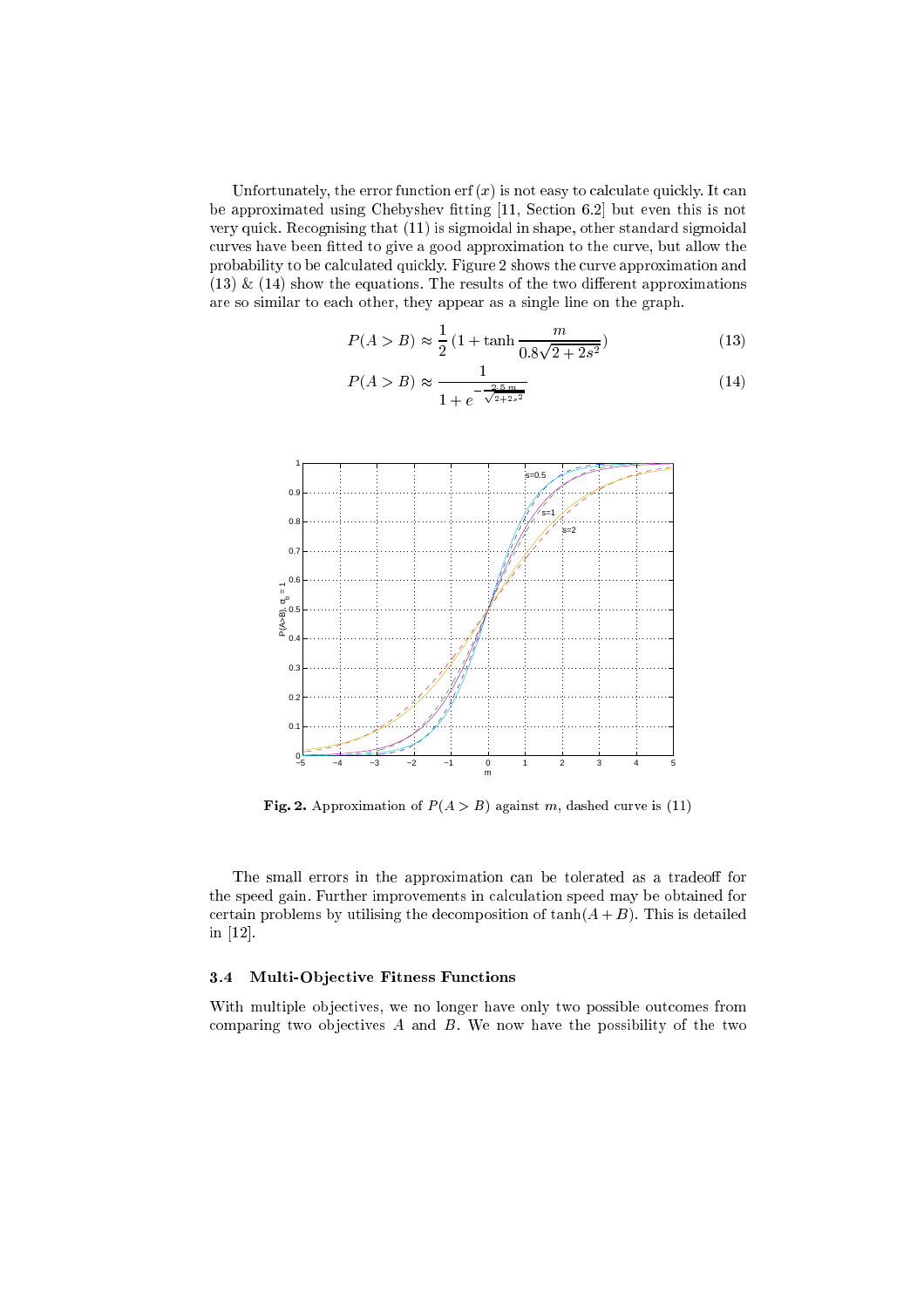objectives being non-dominated. We therefore can have  $P(A \leq B)$ ,  $P(A > B)$ , and  $P(A \equiv B)$  (A is equivalent to B in Pareto optimal sense). Figure 3 shows the effect graphically, with the point  $A$  in the centre of the figure  $([0.5, 0.5])$ representing one sample of the fitness. The shaded regions correspond to regions in which there is information to drive the evolutionary process, i.e. A is either dominates or is dominated by any point  $x$  that lies in the shaded region. In the remaining regions, any point  $x$  will be non-dominated when compared to point A and we have no way of deciding between the points. For the ranking process, the points are equivalent, and just as good as each other.

If we have two,  $k$  objective, independent fitness measurements with corresponding objective values  $A_1 \ldots A_k$ , and  $B_1 \ldots B_k$ , the probabilities  $P(A < B)$ ,  $P(A > B)$ , and  $P(A \equiv B)$  are simply

$$
P(A < B) = \prod_{j=1}^{k} P(A_j < B_j) \tag{15}
$$

$$
P(A > B) = \prod_{j=1}^{k} P(A_j > B_j)
$$
 (16)

$$
=\prod_{j=1}^{k} (1 - P(A_j < B_j))\tag{17}
$$

$$
P(A \equiv B) = 1 - P(A < B) - P(A > B) \tag{18}
$$

#### 4 Probabilistic Ranking and Selection

#### 4.1 Introduction

Ranking is often employed to prevent a superior solution dominating the early populations in the evolutionary process. The conventional ranking process, however, does not take the uncertainty in the measured fitness values into account. The following sections provide a fresh view of the ranking process and develop theory for multi-objective ranking of uncertain fitness measurements.

#### 4.2 Single Objective Ranking

Figure 4 shows seven fitness values to be ranked. If we are minimising, the best fitness value is the lowest. In the case shown, value  $A$  will get rank  $0$ , and value G will be rank 6. Values C and D are equal and therefore should be assigned the same rank. We can assign rank values as shown in Table 1

If we did not have a tie between  $C \& D$ , we could use linear selection (19) to calculate probabilities of selection, based on the ranked fitness, where  $n$  is the number of fitness values and  $R_i$  is the rank of individual i. The sum of the rank values on the denominator will sum to  $n(n-1)/2 = 21$  which is the sum of the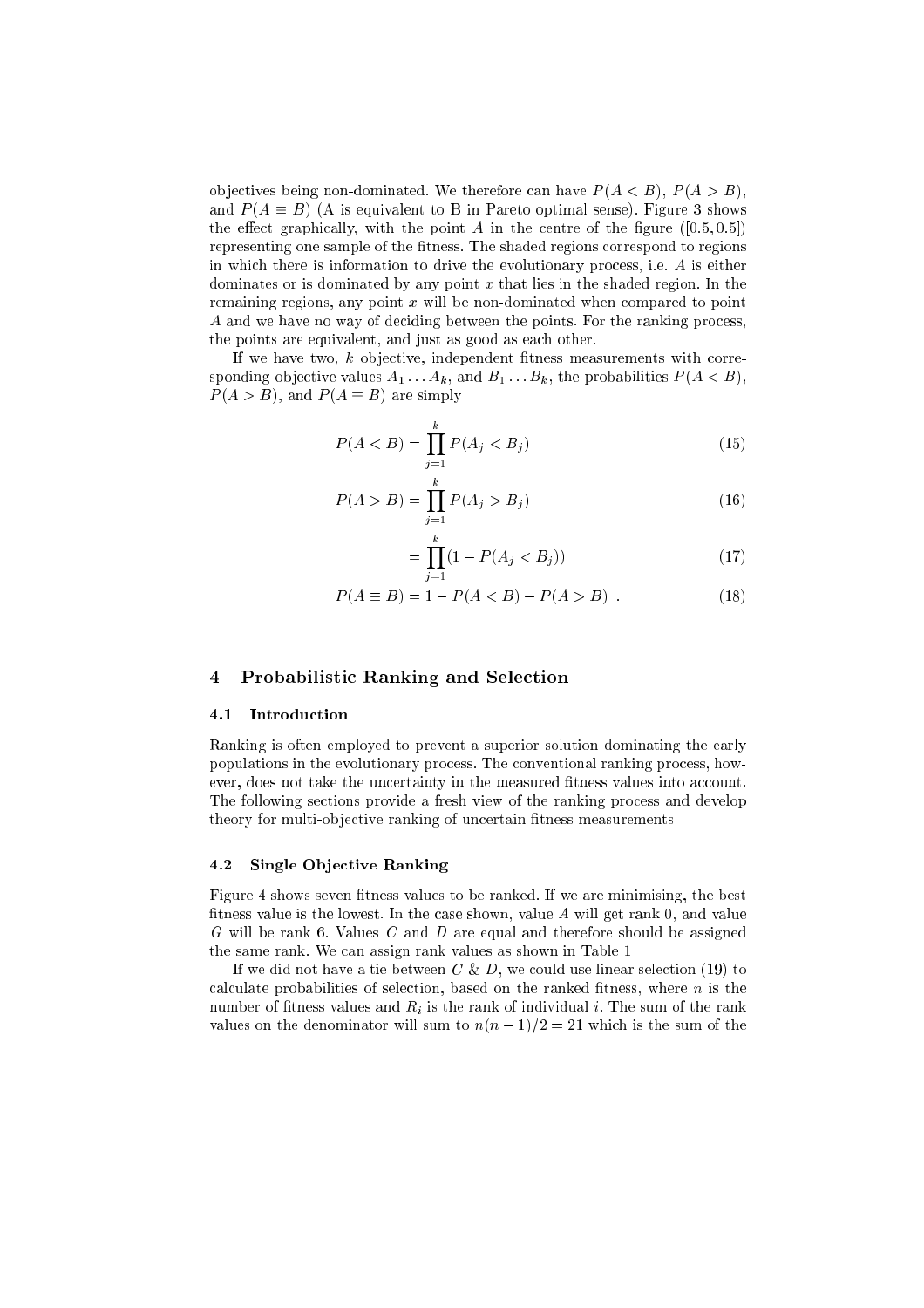

Fig. 3. Noise free non-domination map (maximisation)



Fig. 4. Fitness values to be ranked

Table 1. Ranks of example fitness values

| Value A B C D E F G |  |  |  |  |
|---------------------|--|--|--|--|
| Rank 0 1 2 2 4 5 6  |  |  |  |  |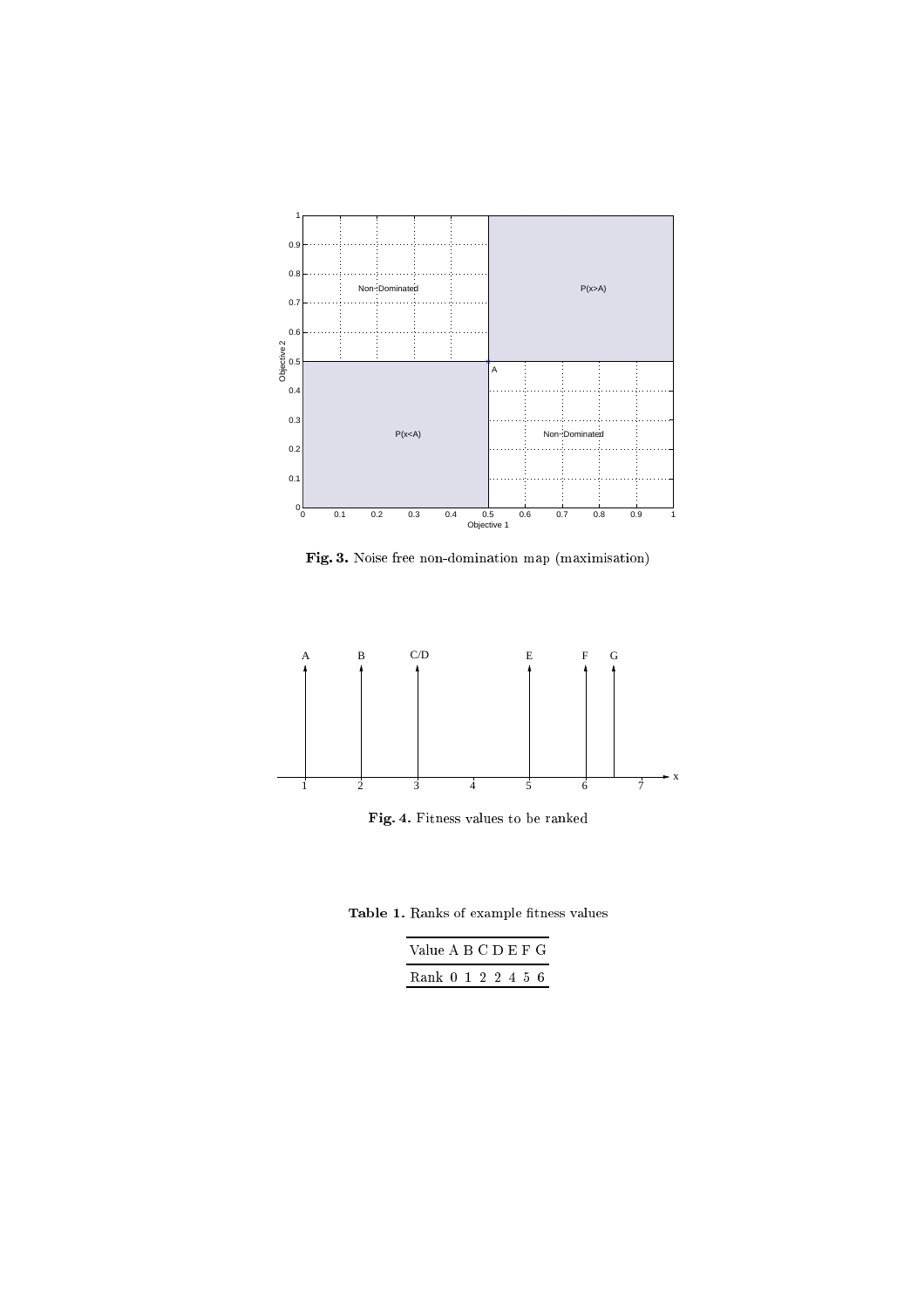arithmetic series zero to six, therefore the best individual will get a probability of selection of  $2/n$  and the worst a probability of zero.

$$
P(\text{select}_i) = \frac{(n-1) - R_i}{\sum_{j=1}^n R_j} = \frac{2((n-1) - R_i)}{n(n-1)}\tag{19}
$$

If we use the rank values in Table 1 with both the tied fitness values being given the best 'untied' rank, we find that the sum of the ranks is no longer consistent, and in this case,  $\sum_{j=1}^{n} R_j = 20$ . Alternatively, as C & D are tied, it may be better to penalise them both a little and therefore take an average of the rank positions they could have shared, i.e., give them both a rank of 2.5. This would return the overall sum to be 21 and would be consistent, no matter how many fitness values share a rank. This is the method most used for ranking a vector of data.

We can view the ranking process as counting the number of fitnesses that dominate the fitness of interest  $[8]$ . If a fitness equal to the current one is encountered, then it is half dominating, and half dominated by the current fitness. Therefore we can create the rank position numbers by this simple counting process. For example, E is dominated by A, B, C  $\mathcal B$  D and therefore has a rank of 4. Value C is dominated by A  $\mathcal B$  B but is tied with D and so gets a rank of 2.5.

Alternatively, we could consider the dominating / not dominating decision as being the *probability* that each fitness value dominates the value of interest. For example, if we consider fitness  $C$ , the probability that  $A$  dominates  $C$  is one. The probability that G dominates C is zero. The probability that D dominates C, from (6) with  $m = 0$ , is  $P = 0.5$ . Thus we can represent the rank position as the sum of probabilities of domination as shown in (20), where  $P(F_i > F_i)$  is the probability that fitness value  $j$  dominates fitness value  $i$ .

$$
R_i = \sum_{j=1}^n P(F_j > F_i) \bigg|_{i \neq j} \tag{20}
$$

 $\mathbf{r}$ 

In (20), we have to be sure not to compare fitness  $F_i$  with itself. If we did, we would get an extra probability of 0:5 added to the sum. We can therefore include  $F_i$  in the sum, but subtract the effect of comparing the fitness with itself. This is shown in (21).

$$
R_i = \sum_{j=1}^{n} P(F_j > F_i) - 0.5
$$
 (21)

As  $(21)$  is based on probability, if the fitness values are uncertain, we can use (6) or the approximations (13) or (14) to calculate the probability of domination. For example, if fitness values A to G have a standard deviation of  $\sigma = 1$ , the rank positions (using (13)) compared to the no noise case are shown in Table 2.

With  $\sigma = 0$ , we have conventional ranking and the probabilities will range from  $2/n$  to zero. If  $\sigma = \infty$ , all of the fitness values will be assigned the same rank, and will have a probability of selection of  $1/n$ . Thus the standard deviation of the uncertainty has a similar effect to selective pressure in conventional selection processes [13].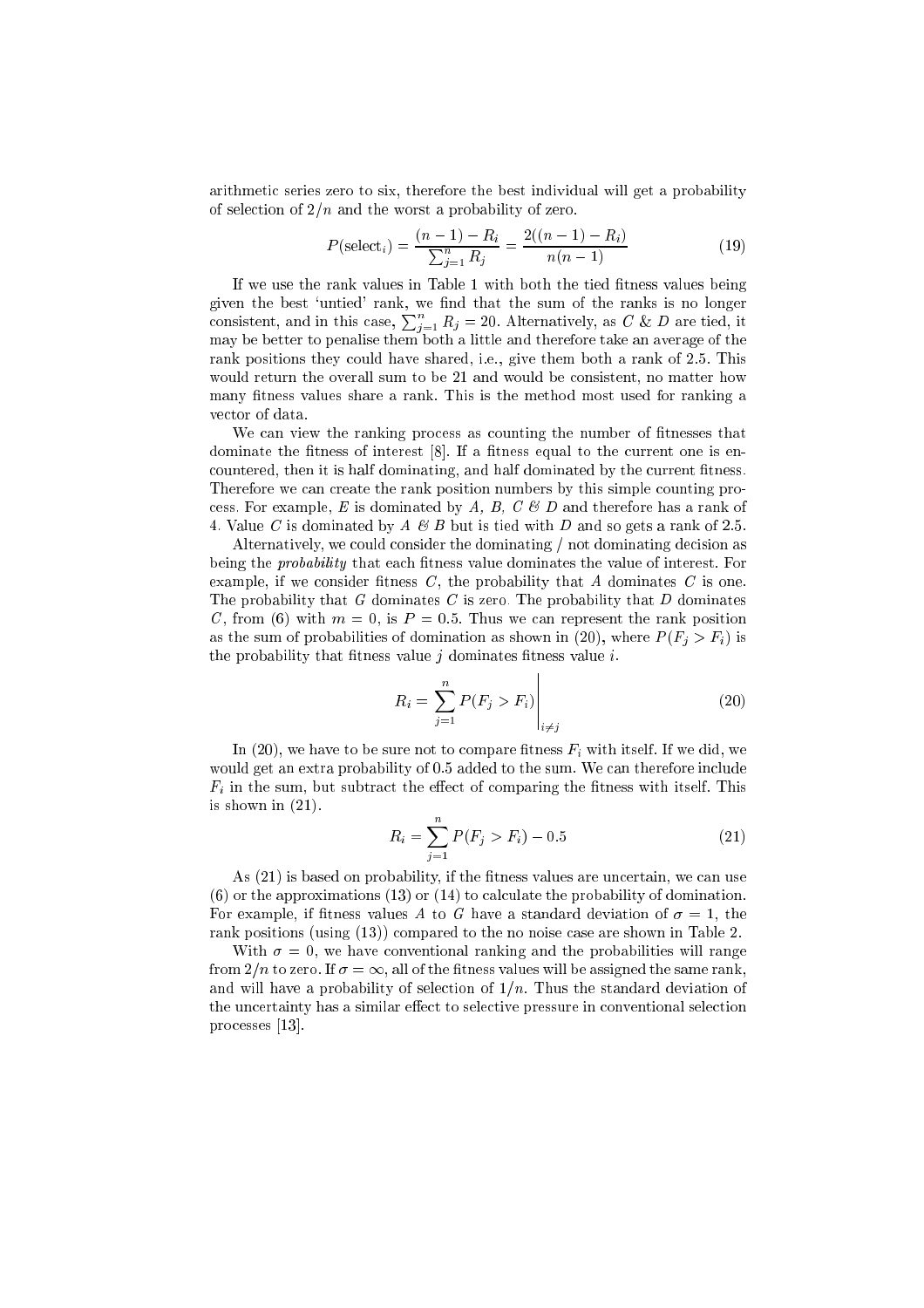| Value Rank ( $\sigma = 0$ ) Rank ( $\sigma = 1$ ) |     |      |  |  |  |
|---------------------------------------------------|-----|------|--|--|--|
| А                                                 |     | 0.38 |  |  |  |
| В                                                 | 1   | 1.27 |  |  |  |
| $\mathcal{C}$                                     | 2.5 | 2.31 |  |  |  |
| D                                                 | 2.5 | 2.31 |  |  |  |
| E                                                 |     | 4.17 |  |  |  |
| F                                                 | 5   | 5.07 |  |  |  |
| G                                                 |     | 5.49 |  |  |  |

**Table 2.** Ranks with uncertainty of  $\sigma = 0$  and  $\sigma = 1$ 

#### Multi-Objective Ranking 4.3

With multiple objectives, we now have three possible outcomes from comparing the two fitness values: A dominates  $B, A$  is dominated by  $B, A$  and  $A$  and  $B$ are non-dominated. If we apply the single objective ranking equation, we find that the total of the rank positions is no longer  $n(n-1)/2$  as we now have to account for the non-domination. If we have no noise, for two fitness values where A dominates B,  $P(A > B) = 1$ ,  $P(A < B) = 0$ , and  $P(A \equiv B) = 0$ Therefore when we sum the probabilities of domination, the contribution from this pair will be 1. If the fitness values are non-dominated, the corresponding probabilities are  $P(A > B) = 0$ ,  $P(A < B) = 0$ , and  $P(A \equiv B) = 1$ . We have now lost the value 1 from the probability of domination calculations, therefore reducing the sum of ranks total. This state will be the same when we compare A to  $B$  and also when we compare  $B$  to  $A$ , therefore if we sum all the probabilities of non-domination, this will give us twice what was lost from the probability of domination calculations.

If we consider the ranking case for a single dimension, if  $A$  and  $B$  are identical, we cannot choose between them and so add in 0.5 to the sum. With non-domination, we also have the situation where we cannot choose between ob jectives and should therefore add 0.5 to the sum as required. In the case of uncertain measurements, we can multiply the value of 0:5 by the probability of non-domination, and still subtract off 0.5 to allow for comparing the individual with itself, thereby maintaining the sum of the rank positions as  $n(n-1)/2$ . Thus we can add the non-domination term into (21). The rank calculation for multi-objective ranking is shown in  $(22)$ , where *n* is the number of measurements being ranked.

$$
R_i = \sum_{j=1}^{n} P(F_j > F_i) + \frac{1}{2} \sum_{j=1}^{n} P(F_j \equiv F_i) - 0.5
$$
 (22)

This probabilistic ranking equation allows chromosomes to be selected based on uncertain multi-objective fitness measurements. For the objectives shown in Fig. 5, we can calculate the rankings in order to minimise the fitness values. Table 3 shows ranks (R) for no noise, and 1 standard deviation noise.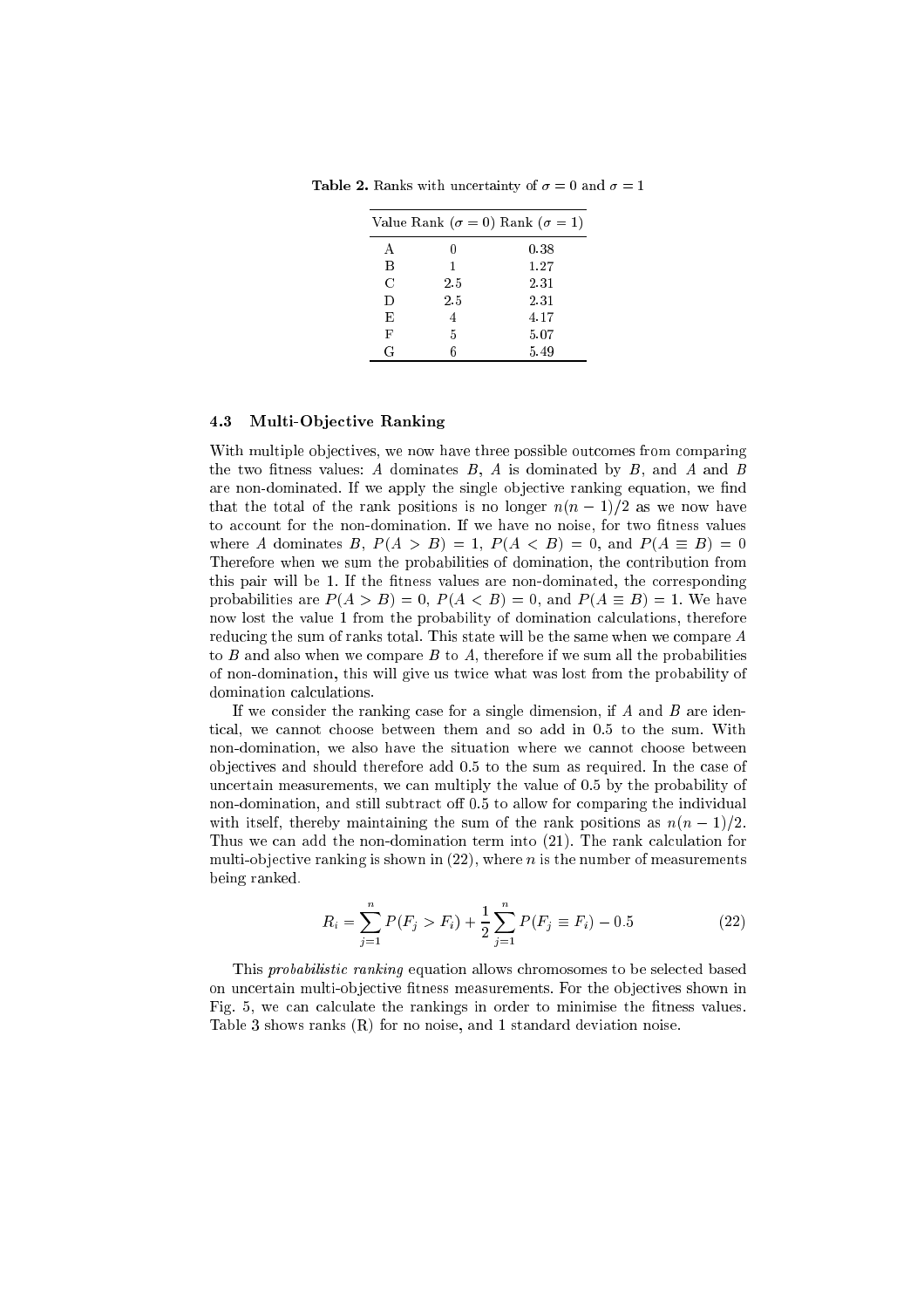

Fig. 5. Multiple fitness values to be ranked

In the example, we see that A is non-dominated with B, C, D,  $\mathcal{B}$  E and therefore gets a rank of 2. Fitness  $B$  is non-dominated with  $A, C, \mathcal{C}$   $D$  but shares an objective value with  $E$ , thus being half dominating and half nondominated with  $E$ , the rank of  $B$  is 1.5 from the three non-dominated points and  $0.25$  from  $E$ , giving a total of 1.75. We also see that each of the columns of Table 3 sums to 15 ( =  $n(n-1)/2$  ) as expected. The ranking process is  $O(n^2)$ , as are many of the other ranking methods [8, 9].

**Table 3.** Ranks with uncertainty of  $\sigma = 0$  and  $\sigma = 1$ 

|               |      | Value R $(\sigma = 0)$ R $(\sigma = 1)$ |
|---------------|------|-----------------------------------------|
| A             | 2    | 2.27                                    |
| В             | 1.75 | 1.65                                    |
| $\mathcal{C}$ | 1.5  | 1.42                                    |
| Ð             | 1.5  | 1.92                                    |
| E             | 3.25 | 3.22                                    |
| F             | 5.0  | 4.53                                    |

In the general noisy or uncertain scenario, we see that the proximity of other fitness values, even if only close on one objective, can influence how the rank is assigned. Measurements such as C which are relatively well spaced out on all objectives are ranked more highly than other fitness values that are uncertain.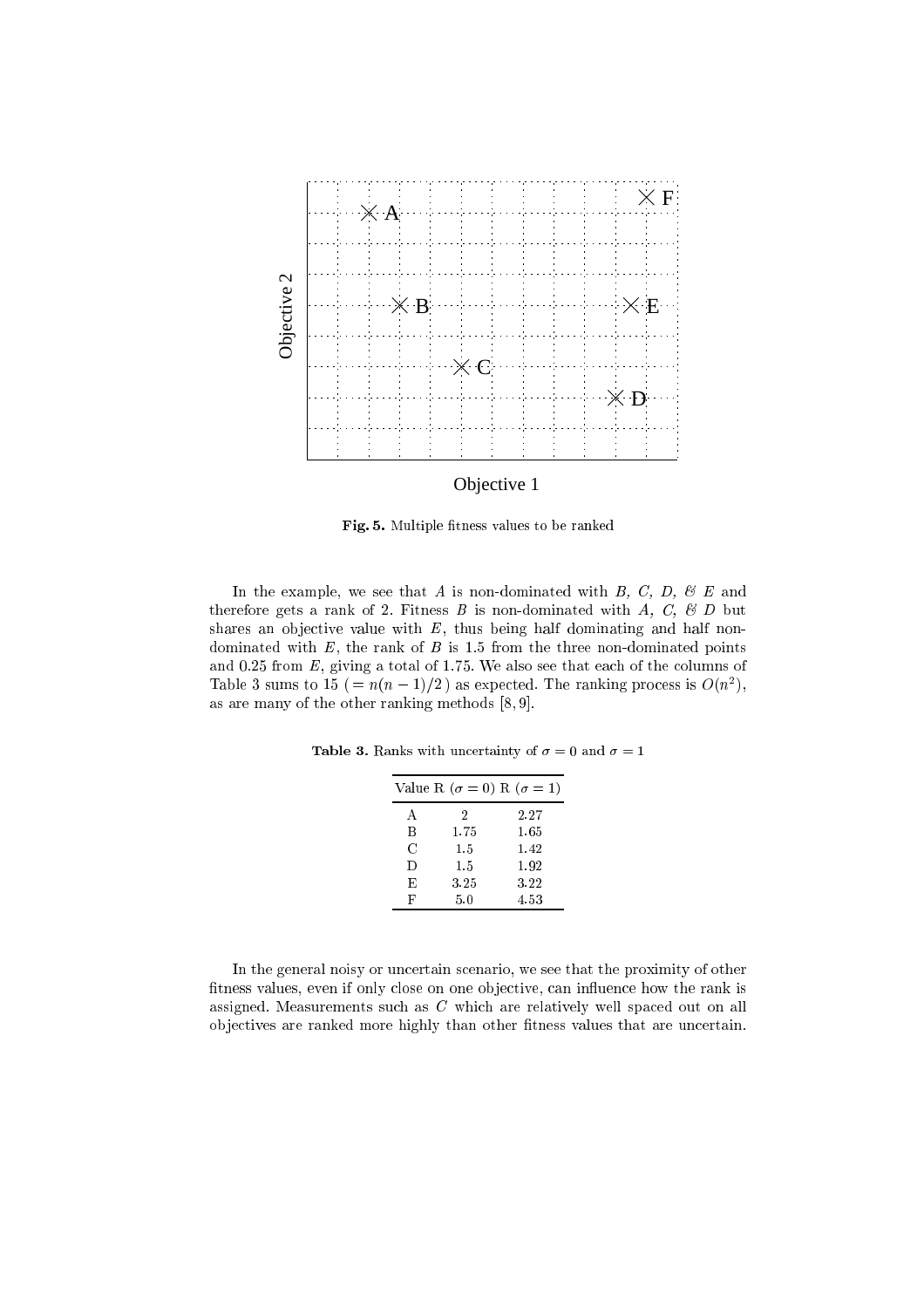With no noise, the basic ranking by just counting how many points dominate each fitness measurement described by Fonseca and Flemming [8] is very similar, but does not allow for the non-dominated cases. The sum of the rank values will not be consistent if non-dominated solutions are present, causing a bias towards non-dominated solutions over other solutions. The ranking used by Srinivnas and Deb [9] is based on 'layers' of non-dominated solutions and has no consistency with regards to how many layers, or ranks, are produced, therefore making calculating selection probabilities awkward.

It is interesting to note that if we require an objective to be maximised, setting  $\sigma$  negative will cause the probabilities to be calculated for maximisation, setting  $\sigma$  negative has the same effect as negating the fitness values (the conventional way of converting from minimisation to maximisation). Therefore both minimisation and maximisation objectives may be handled easily by just setting the sign of the corresponding value of  $\sigma$  appropriately.

Limits on objectives, constraints on the chromosomes, and sharing can all be implemented easily within this ranking framework, allowing interactive decision making with uncertain or noisy systems viable. The equations for limits, constraints, and sharing are derived and discussed in [12].

#### 5 5 Experiment Results

#### 5.1 Introduction

Noise and uncertainty can be split into two broad categories relating to noise that occurs within the process (Type A) and measurement noise (Type B):

- 1. Type A Noise: Noise is applied to the chromosome before the objective function is calculated, i.e.  $\mathcal{O} = F(\chi + N)$ .
- 2. Type B Noise: Noise is applied to the objective function after calculation, i.e.  $\mathcal{O} = F(\chi) + N$ .

Both types of noise are of interest and often the observed noise will be a combination of type A and B.

Trials have been performed to assess how the noise effects the assigned rank position within a population of chromosomes. For the following results, 100 twoparameter chromosomes were generated uniformly distributed in the range [0,1]. A scaled version of the ob jective function MOP3, dened by Van Veldhuizen and Lamont [10] and given in (23), was used to provide input data to the ranking processes, with either type A or B noise applied as appropriate. The data were ranked and the assigned rank postion for each chromosome recorded. The process was repeated 1000 times with different values chosen for the applied noise each time. For each chromosome, the standard deviation of the rank position was calculated. The mean standard deviation of the 100 chromosome rank positions was then generated and plotted.

$$
x = 6\,\chi(1) - 3
$$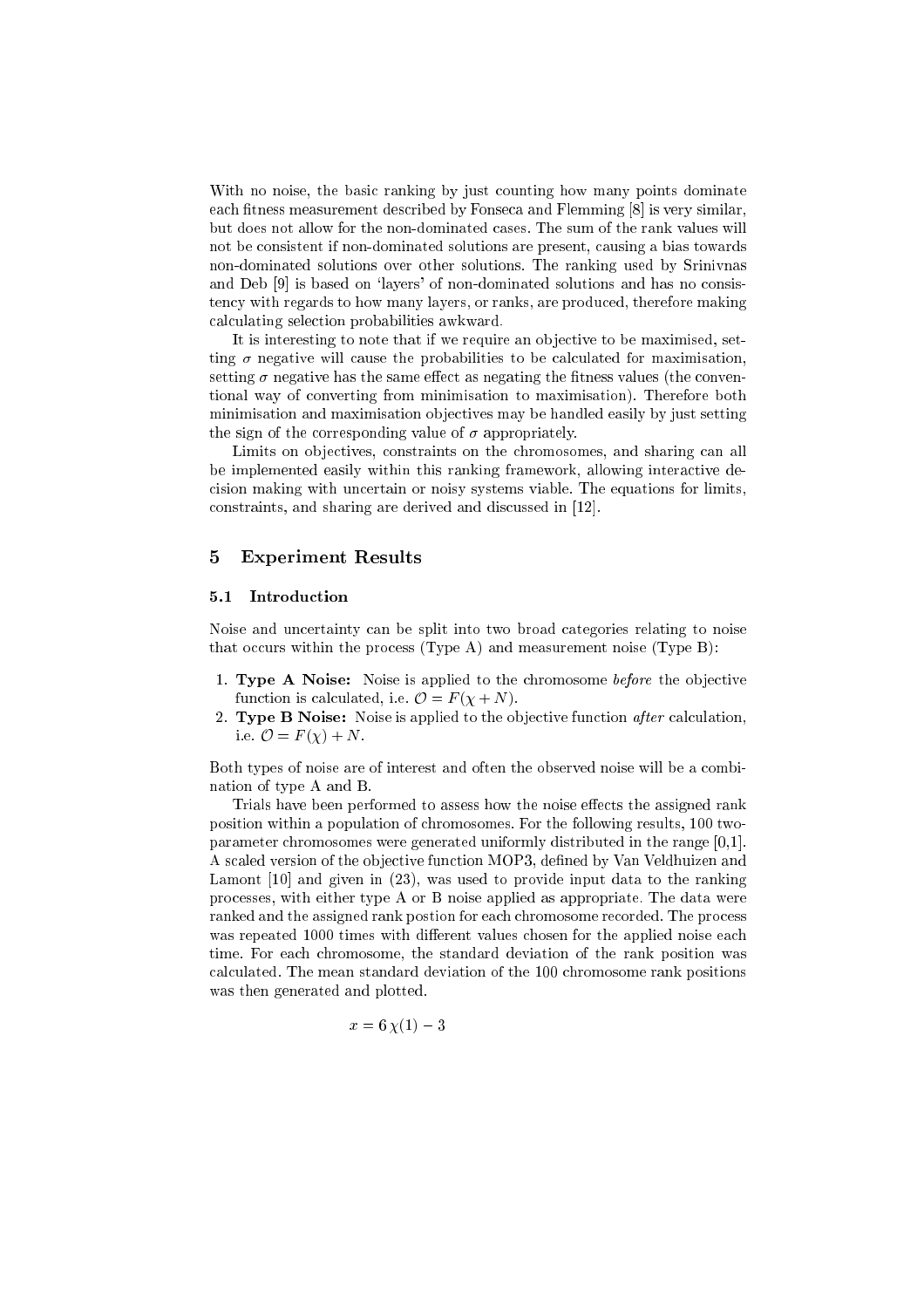$$
y = 6 \chi(2) - 3
$$
  
\n
$$
m_1 = \frac{(x^2 + y^2)}{2} + \sin(x^2 + y^2)
$$
  
\n
$$
m_2 = \frac{(3x - 2y + 4)^2}{8} + \frac{(x - y + 1)^2}{27} + 15
$$
  
\n
$$
m_3 = \frac{1}{x^2 + y^2 + 1} - 1.1e^{-x^2 - y^2}
$$
  
\n
$$
\mathcal{O}_1 = \frac{m_1}{8.249}
$$
  
\n
$$
\mathcal{O}_2 = \frac{m_2 - 15}{46.940}
$$
  
\n
$$
\mathcal{O}_3 = \frac{m_3 + 0.1}{0.296}
$$
\n(23)

In (23),  $\chi$ (1) and  $\chi$ (2) are the two parameters of the input chromosome in the range [0,1]. The parameters x and y are scaled to lie within [-3,3] as defined by Van Veldhuizen and Lamont. The three ob jective functions are then calculated and scaled to give each of the objectives in the range  $[0,1]$ . Noise was then applied either to the input chromosome  $\chi$  for type A noise, or to the output objectives  $\mathcal O$  for type B noise. The applied noise was Gaussian with a standard deviation of  $\sigma$ .

The ranking algorithms from NSGA and MOGA were generated for comparison with the new multi-objective probabilistic selection evolutionary algorithm (MOPSEA) ranking process developed in this paper. With a different set of 100 initial chromosomes, a slightly different set of graphs will result. The differences have been found to be small however.

# 5.2 Results

From figures  $6 \& 7$  it is clear that both MOGA and MOPSEA outperform the NSGA ranking process in the presence of noise for this objective function. As the uncertainty parameter  $\sigma_n$  is increased, it is clear that MOPSEA can out perform both alternative algorithms. The specific performance of each algorithm is dependent on the objective function though. Other objective functions are covered in [12].

# 6 Conclusions

The results have shown that the modified ranking process can reduce the disturbances in the rank positions caused by noisy ob jectives. Unlike conventional ranking processes, the rank values and therefore the corresponding selection probabilities take some account of the noise and uncertainty in the system. The theory developed in this paper forms an important first step towards addressing directly noise and uncertainty in multi-objective problems. The simplicity of the ranking and selection equations may also provide a route to further theoretical research into the operation and performance of evolutionary algorithms.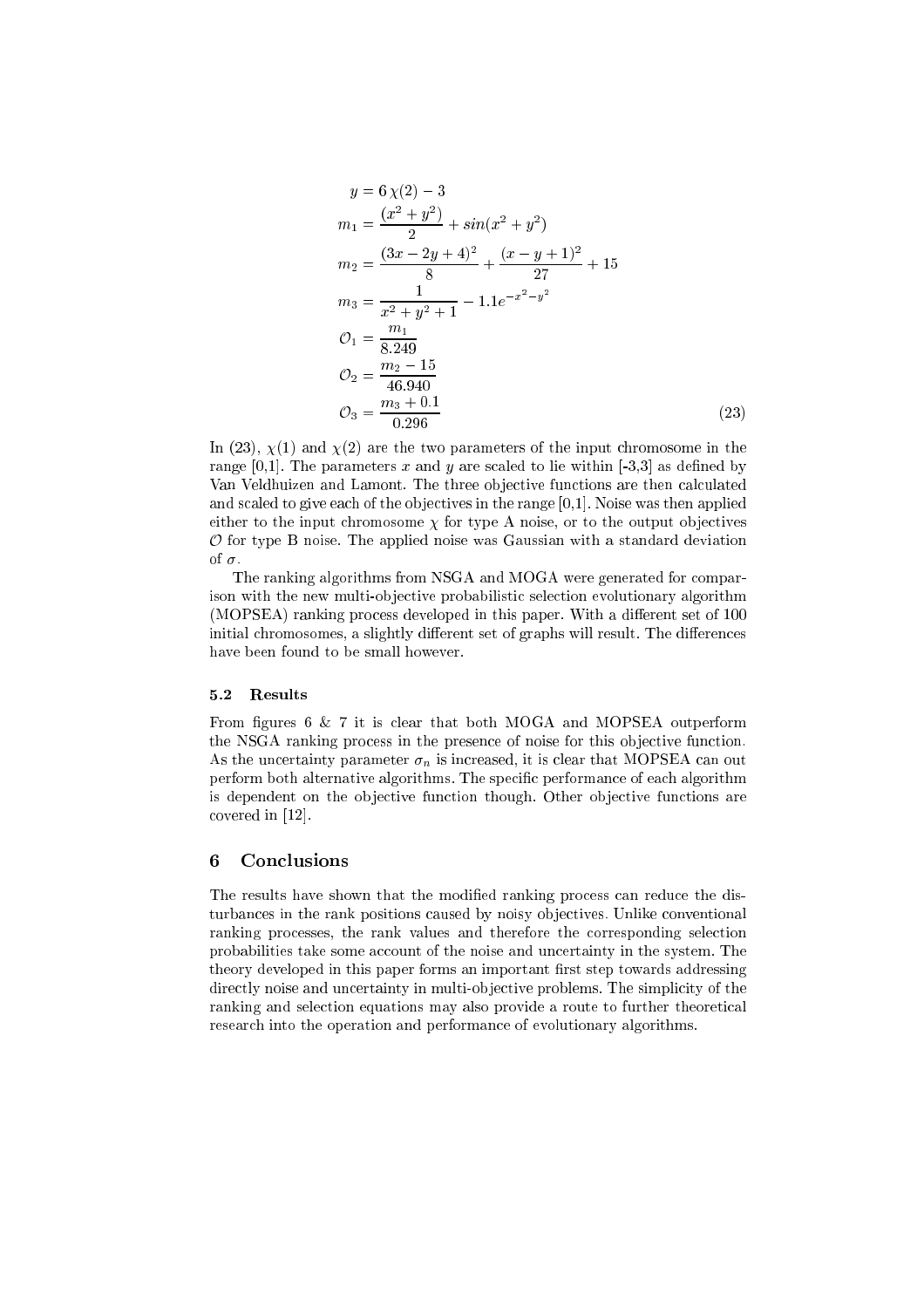

Fig. 6. Applied noise with respect to mean standard deviation of rank position for MOP3, type A noise. Performance of MOGA and NSGA ranking compared to MOPSEA with  $\sigma_n = 0$  &  $\sigma_n = 0.3$ 



Fig. 7. Applied noise with respect to mean standard deviation of rank position for MOP3, type B noise. Performance of MOGA and NSGA ranking compared to MOPSEA with  $\sigma_n$  = 0 &  $\sigma_n$  = 0.3